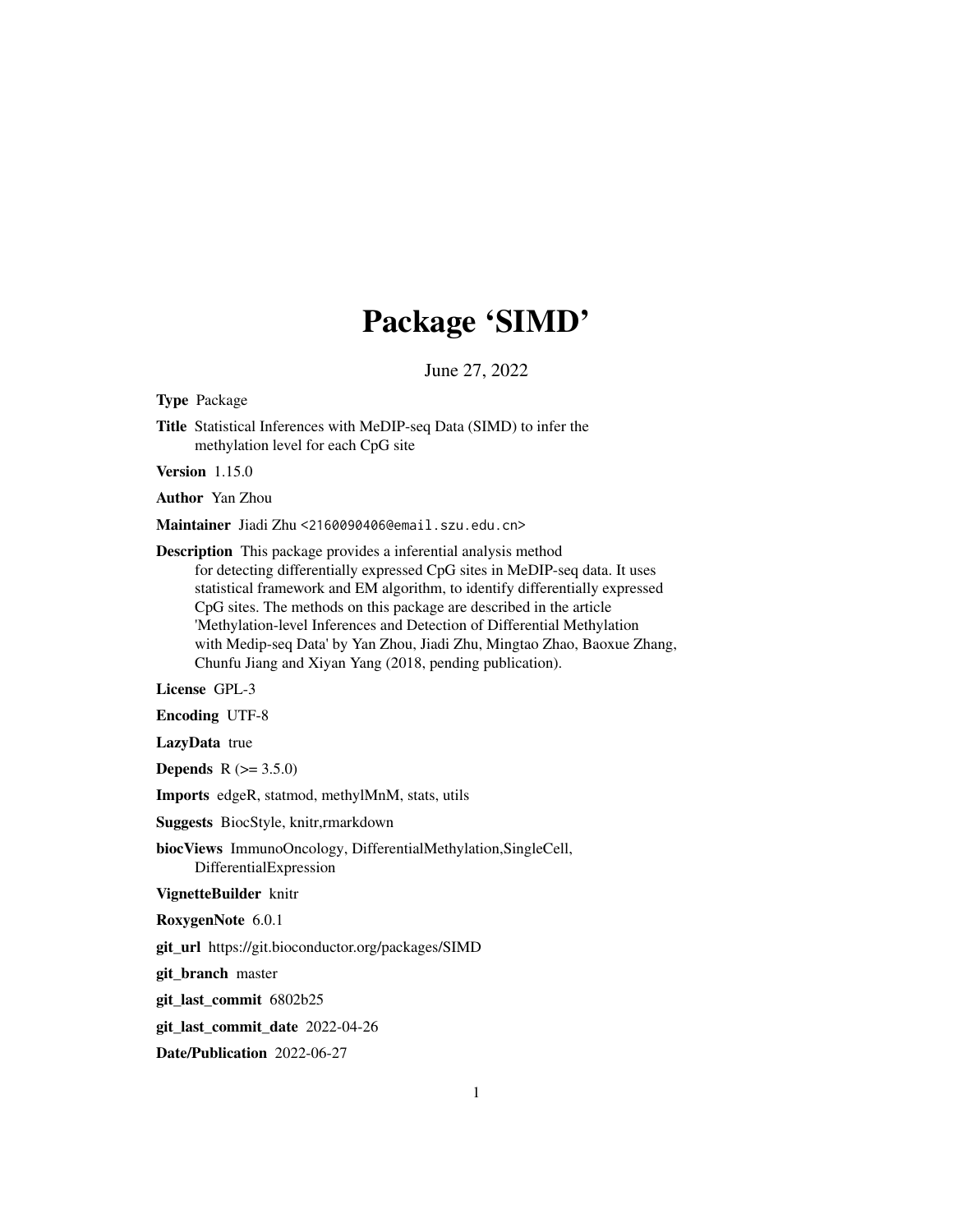### <span id="page-1-0"></span>R topics documented:

| Index | - 8 |
|-------|-----|

SIMD-package *A method to infer the methylation expression level for each CpG sites.*

#### Description

SIMD is a package to infer the methylation expression level for each CpG sites.The main idea of SIMD is that by using statistical inference to with Medip-seq data method to infer the methylation level.

#### Author(s)

Zhou Yan Maintainer: Zhou Yan <zhouy1016@szu.edu.cn>

#### References

Zhou Y. (2018). Methylation-level inferences and detection of differential methylation with Medipseq data.

EMalgorithm *EM algorithm to infer CpG sites.*

#### **Description**

Using EM algorithm to infer the real number of CpG sites.

#### Usage

```
EMalgorithm(cpgsitefile, allcpgfile, category = "1", writefile = NULL,
  reportfile = NULL)
```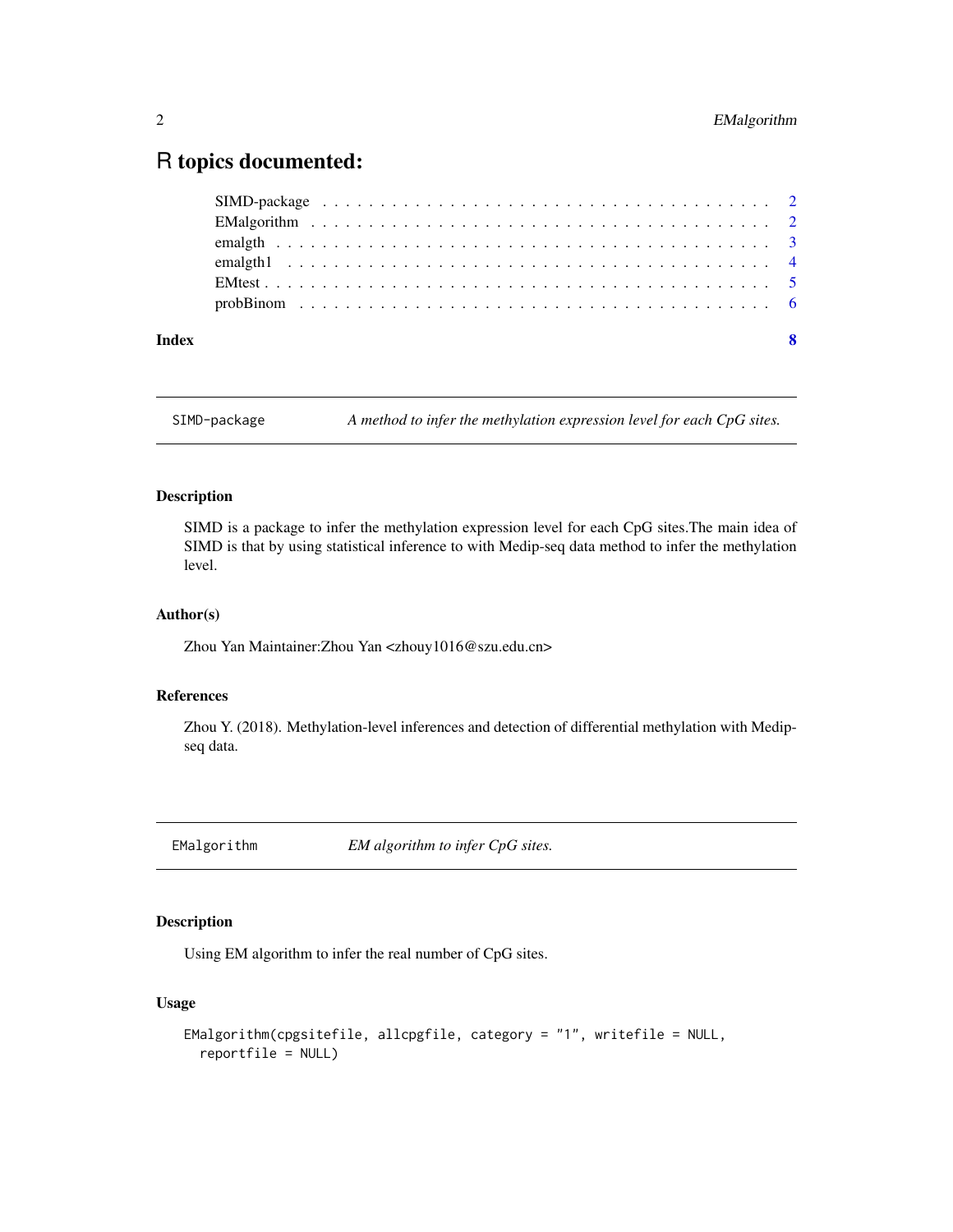#### <span id="page-2-0"></span>emalgth 3

#### Arguments

| cpgsitefile | The path of file to store CpG site.                                                                        |
|-------------|------------------------------------------------------------------------------------------------------------|
| allcpgfile  | The file to store CpG sites.                                                                               |
| category    | Default to "1".                                                                                            |
| writefile   | The path of output results. (If write file = NULL, there will return the results back<br>to main program.) |
| reportfile  | The path of output results.                                                                                |

#### Value

values or file If writefile is NULL, then return the values of results,otherwise output to write file.

#### Examples

```
datafile <- system.file("extdata", package="methylMnM")
data(example_data)
filepath <- datafile[1]
allcpgfile <- EM_H1ESB1_MeDIP_sigleCpG
dirwrite <- paste(setwd(getwd()), "/", sep="")
readshort <- paste(filepath, "/H1ESB1_MeDIP_18.extended.txt", sep="")
writefile <- paste(dirwrite, "EM2_H1ESB1_MeDIP_sigleCpG.bed", sep="")
reportfile <- paste(dirwrite, "EM2_H1ESB1_MeDIP_sigleCpG_report.bed", sep="")
f <- EMalgorithm(cpgsitefile=readshort, allcpgfile=allcpgfile, category="1",
                 writefile=writefile, reportfile=reportfile)
```

| emalgth |  |  |
|---------|--|--|
|         |  |  |

Calculate the probability on condition that the sums equal to 1.

#### Description

Calculate the probability on condition that only a single CpG contributes to a short read.

#### Usage

emalgth(X)

#### Arguments

X A matrix about X, the elements in X takes values on 0,1 and satisfy the sums of each row equal to 1.

#### Value

y1 The probability when sums equal to 1.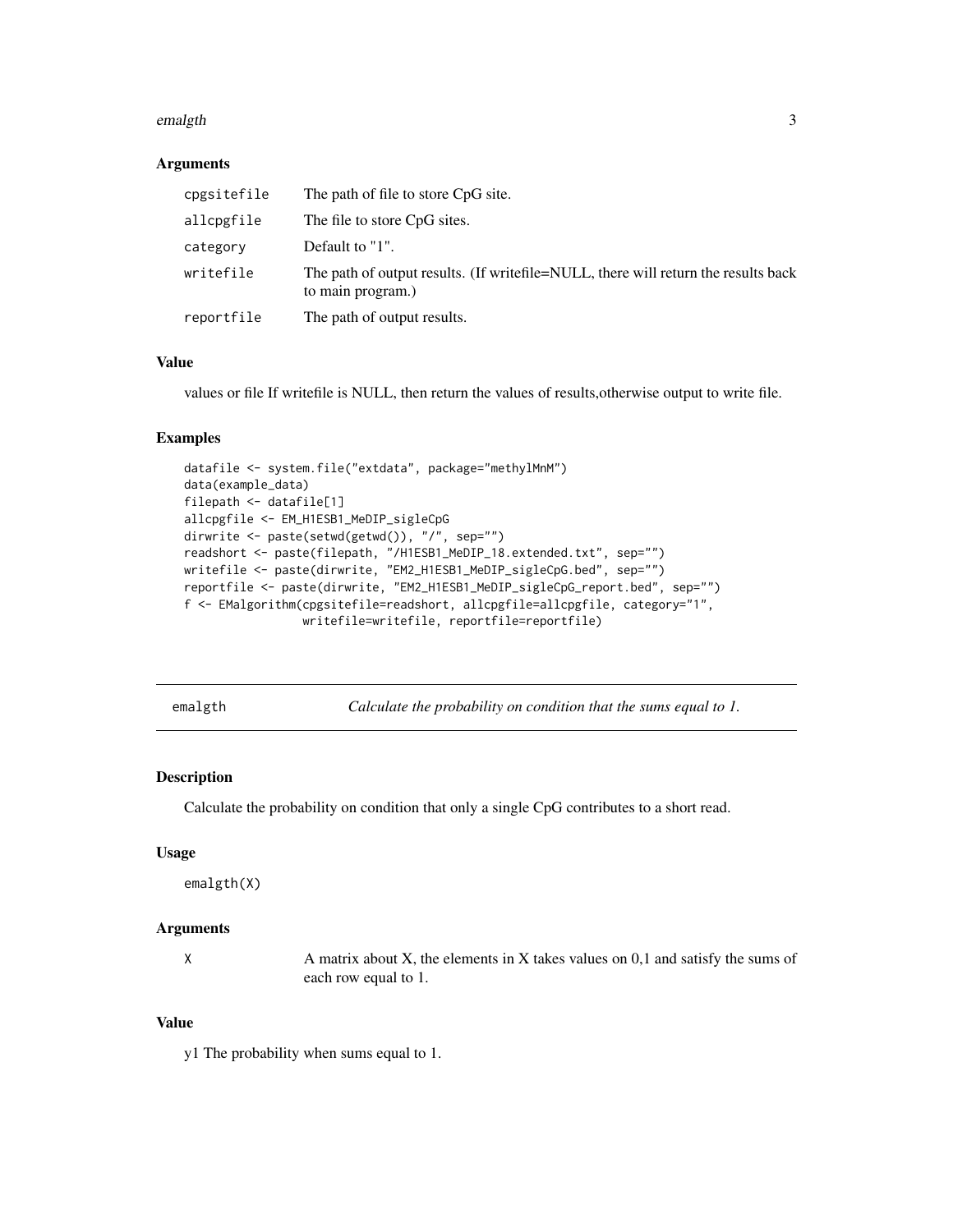#### 4 emalgth1 emalgth1 emalgth1 emalgth1 emalgth1 emalgth1 emalgth1 emalgth1 emalgth1 emalgth1 emalgth1 emalgth1 emalgth1 emalgth1 emalgth1 emalgth1 emalgth1 emalgth1 emalgth1 emailgth1 emailgth1 emailgth1 emailgth1 emailgth1

#### Examples

```
set.seed(123)
d <- matrix(0, nrow=200, ncol=50)
random_num <- sample(1:50, 200, replace=TRUE)
for(i in 1:nrow(d)){
   d[i,random_num[i]]<-1
}
result <- emalgth(d)
head(result)
```
emalgth1 *Calculate the probability on condition that the sums more than 1.*

#### Description

Calculate the probability on condition that at least a CpG contributes to a short read.

#### Usage

emalgth1(X)

#### Arguments

X A matrix about X, the elements in X takes values on 0,1 and satisfy the sums of each row more than 1.

#### Value

y1 The probability when sums more than 1.

#### Examples

```
set.seed(123)
d <- matrix(0, nrow=200, ncol=50)
random_num <- sample(1:10, 200, replace=TRUE)
for(i in 1:nrow(d)){
    temp <- sample(1:50, random_num[i], replace=FALSE)
   d[i, temp] < -1}
result <- emalgth1(d)
head(result)
```
<span id="page-3-0"></span>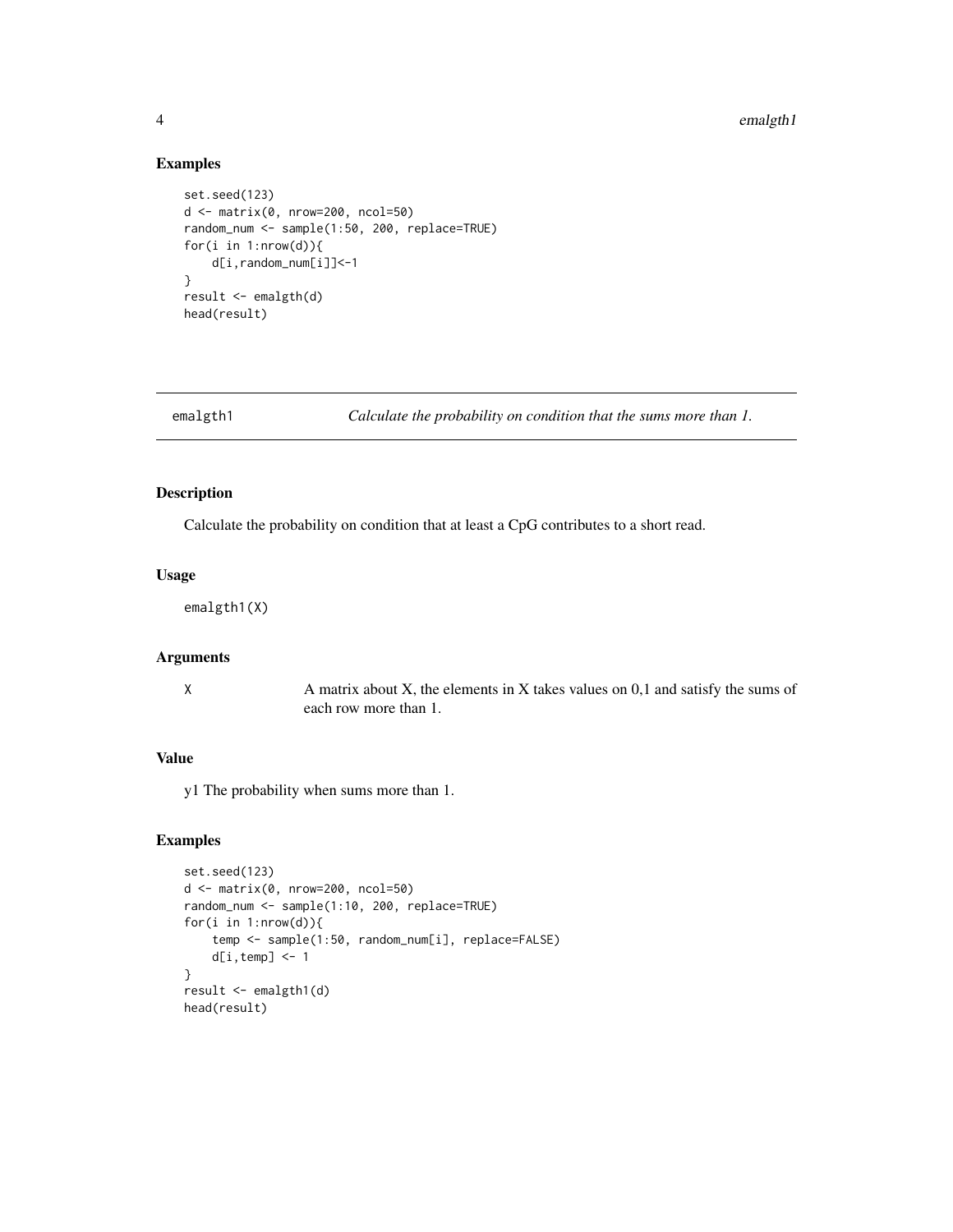<span id="page-4-0"></span>

#### Description

Using statistical framework and EM algorithm to infer the methylation expression level of single sites.

#### Usage

```
EMtest(datafile = NULL, chrstring = NULL, cpgfile, mrecpgfile = NULL,
 writefile = NULL, reportfile = NULL, mreratio = 3/7, psd = 2,
 mkadded = 1, f = 1)
```
#### Arguments

| datafile   | The files of sample. (datafile should be cbind(data1,data2, data3,data4), where<br>data1 and data2 are Medip-seq data, data3 and data4 are MRE-seq data). |
|------------|-----------------------------------------------------------------------------------------------------------------------------------------------------------|
| chrstring  | The chromosome should be test.                                                                                                                            |
| cpgfile    | The file of all CpG number.                                                                                                                               |
| mrecpgfile | The file of MRE-CpG number (If NULL, mrecpgfile will equal to cpgfile).                                                                                   |
| writefile  | The path of file of output result. (If write file = NULL, there will return the results<br>back to main program)                                          |
| reportfile | The path of output results of the number of bin, total reads before processing<br>and total reads after processing.                                       |
| mreratio   | The ratio of total unmethylation level with total methylation level (Defaulted<br>mreratio is $3/7$ ).                                                    |
| psd        | The parameters of pseudo count, which pseudo count added to Medip-seq and<br>MRE-seq count.                                                               |
| mkadded    | Added to all CpG and MRE CpG (We set psd=2 and mkadded=1 as defaulted<br>for robust).                                                                     |
| f          | Adjustment weight, default to 1.                                                                                                                          |
|            |                                                                                                                                                           |

#### Value

values or file The output file "writefile" will own eleven columns, that is, "chr", "chrSt", "chrEnd", "Medip1", "Medip2", "MRE1", "MRE2", "cg","mrecg","pvalue" and "Ts". We also output a report file which will include parameters "s1/s2", "s3/s4", "N1", "N2", "N3", "N4", "c1", "c2", "Number of windows" and "Spend time".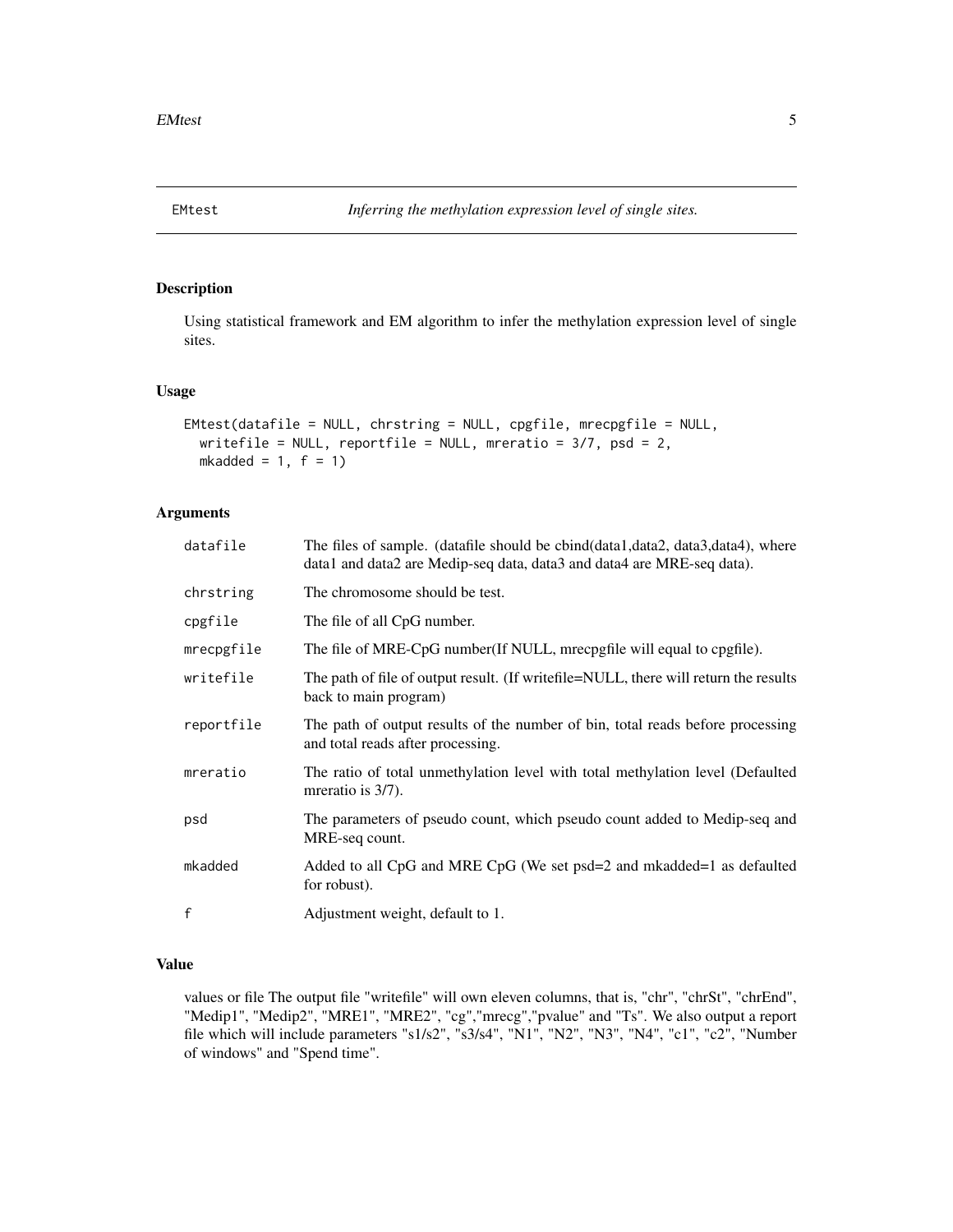#### Examples

```
data(example_data)
data1 <- EM2_H1ESB1_MeDIP_sigleCpG
data2 <- EM2_H1ESB2_MeDIP_sigleCpG
data3 <- H1ESB1_MRE_sigleCpG
data4 <- H1ESB2_MRE_sigleCpG
datafile <- cbind(data1, data2, data3, data4)
allcpg <- all_CpGsite_bin_chr18
mrecpg <- three_mre_cpg
dirwrite <- paste(setwd(getwd()), "/", sep="")
writefile <- paste(dirwrite, "pval_EM_H1ESB1_H1ESB21.bed", sep="")
reportfile <- paste(dirwrite, "report_pvalH1ESB1_H1ESB21.bed", sep="")
EMtest(datafile=datafile, chrstring=NULL, cpgfile=allcpg,
       mrecpgfile=mrecpg, writefile=writefile, reportfile=reportfile,
       mreratio=3/7, psd=2, mkadded=1, f=1)
```
probBinom *Compute P-values for Medip-seq and MRE-seq data.*

#### Description

Compute P-values.

#### Usage

```
probBinom(t, size1, size2, c1, c2)
```
#### Arguments

| t     | The real value for random variable according to dataset.                                  |
|-------|-------------------------------------------------------------------------------------------|
| size1 | The sum of Medip-seq real reads of the each CpG site for control and treatment<br>sample. |
| size2 | The sum of MRE-seq real reads of the each CpG site for control and treatment<br>sample.   |
| c1    | The scaling factor for MeDip-seq data.                                                    |
| c2    | The scaling factor for MRE-seq data.                                                      |

#### Value

p The P-values for testing the methylation expression levels for each CpG sites.

<span id="page-5-0"></span>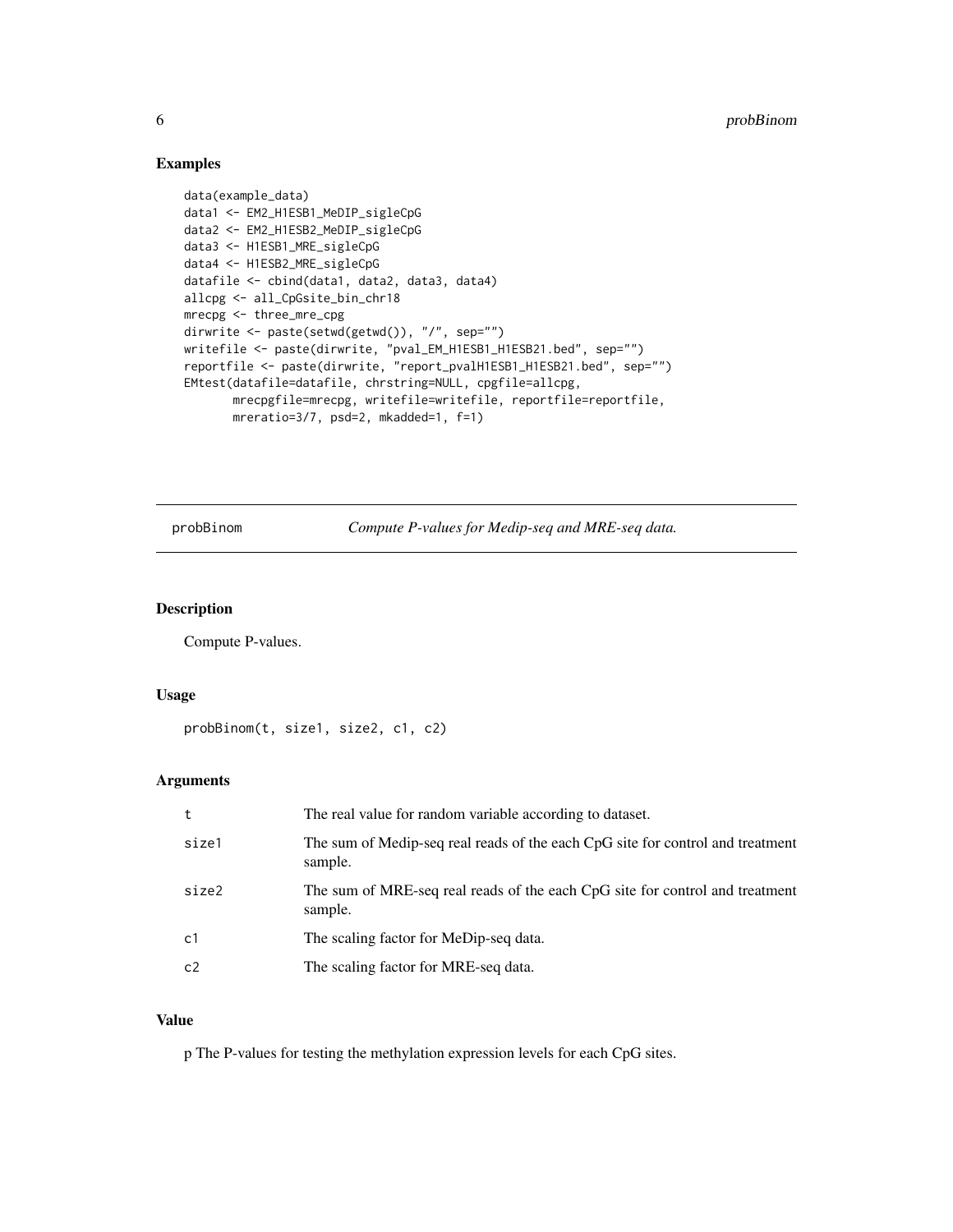#### probBinom

#### Examples

```
set.seed(1234)
t < -0.1size1 <- sample(1:1000, 1, replace=TRUE)
size2 <- sample(1:1000, 1, replace=TRUE)
c1 < -1c2 \leftarrow 2result <- probBinom(t, size1, size2, c1, c2)
```